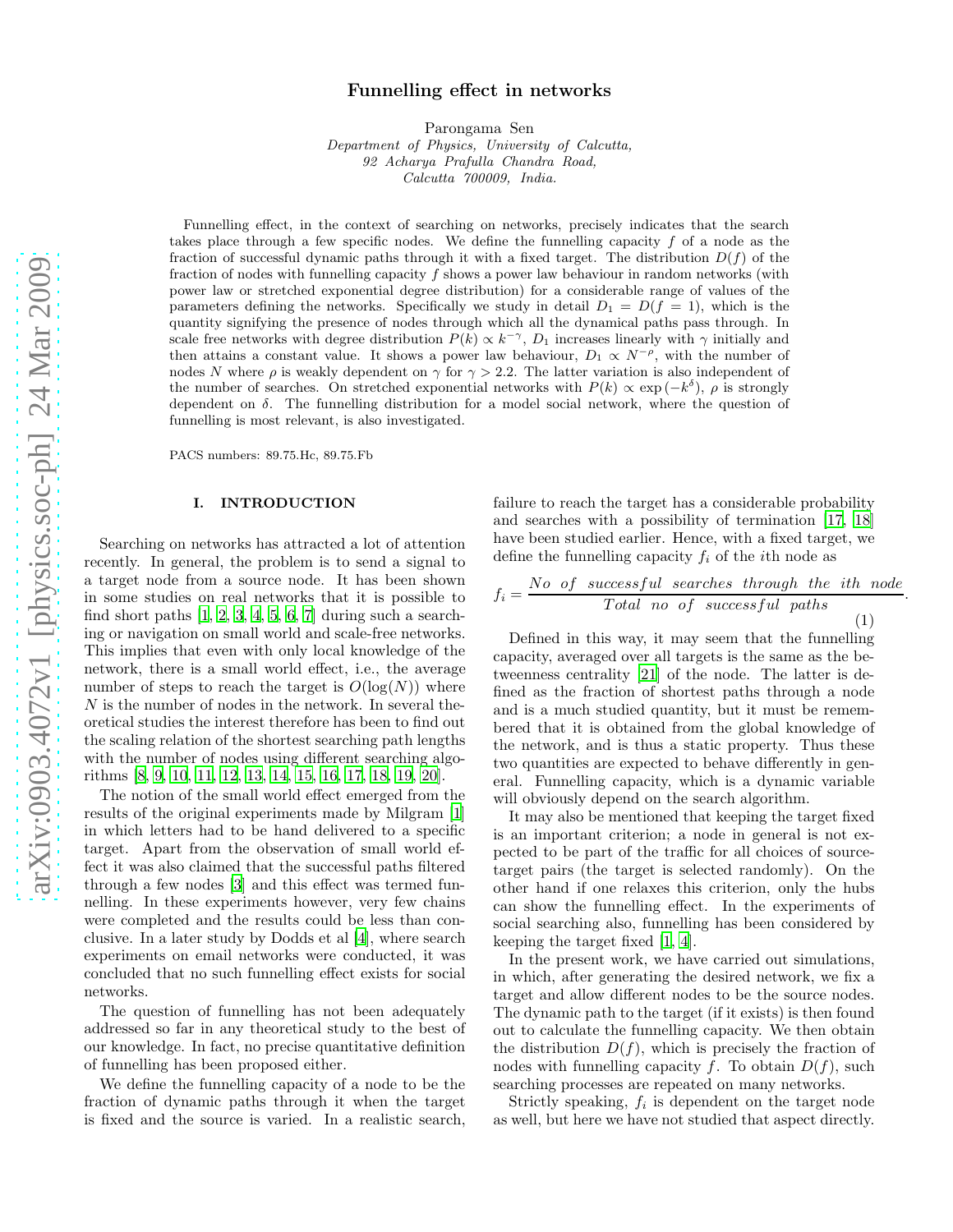Rather, we expect that the dependence will be reflected in the distribution  $D(f)$  itself.

The presence of funnelling effect would imply that  $D_1 = D(f = 1)$  should be non-zero. We have the refore focussed our attention on this quantity and studied its behaviour as a function of the parameters of the network.

We have studied some random networks with given degree distribution as well as a correlated network which can serve as a toy model of a social network. The chosen degree distributions are either scale-free or stretched exponential type and are controlled by suitable parameters.

In addition, we consider as a parameter  $\nu$ , the ratio of the number of searches to be made (i.e., number of sources) to the total number of nodes N. Unless otherwise mentioned, the value of  $\nu$  has been taken to be 0.1.

Since the degree of a node is an important quantity of a network and it is customary to study the behaviour of quantities as a function of degree, we have also studied the average funnelling capacity  $\langle f(k) \rangle$  of nodes with degree k in case of scale-free networks.

We have used Monte Carlo simulations to study the funnelling effect by generating networks of size  $\leq 5000$ and taking averages over typically 10000 to 20000 network configurations.

In sections II and III the results for scale-free and stretched exponential networks are presented respectively. In section IV, funnelling distribution in the toy model of social network has been discussed. In the last section we have summarised the results and drawn a few concluding remarks.

### II. FUNNELLING IN SCALE FREE **NETWORKS**

In this section we discuss the results for networks which are constructed with a scale free degree distribution but are otherwise random. The search algorithm which has been used is degree based; such algorithms have been considered in networks (especially for scale free networks) quite commonly [\[9,](#page-5-8) [10\]](#page-5-9).

We have generated random scale free networks with degree distribution  $P(k) \propto k^{-\gamma}$  with the exponent  $\gamma$  lying between 2 and 3 corresponding to realistic networks. The generation of the networks and the algorithm are described in detail in [\[17](#page-5-16)]. We allow a minimum of two links (degree) for each node, while the maximum is  $N^{1/2}$ . All links are undirected and there are no multiple links between a given pair of nodes. We have used two degree based algorithms described in the following subsections. There is a general rule that a node can receive a message only once and searches terminate in case there is no neighbour left to whom the message can be passed.



<span id="page-1-0"></span>FIG. 1: The funnelling distribution  $D(f)$  is shown for scalefree networks with  $\gamma = 2.8, 2.6, 2.4$  and 2.2 (from top to bottom) for  $\nu = 0.1$ . The straight line has slope equal to -1.

#### A. Highest degree search (HDS)

Here the message is passed to a neighbour with the highest degree  $d_h$  (highest degree search or HDS). In case of multiple neighbouring nodes with degree  $d_h$ , one is selected randomly. However, if the target node happens to be a neighbour of a node, the message will be conveyed to it without considering the degree of other neighbours. When finding out the neighbour to whom the signal is to be passed, the neighbours which have already received it once are not considered.

With this algorithm, it is observed that  $D(f)$  shows a power law decay against  $f$  with exponent close to 1 but as  $\gamma$  increases beyond  $\gamma = \gamma^* \simeq 2.4$ , the power law behaviour is observed only for a limited range of f and shows a more rapid decay to zero as  $f \to 1$ . The results are shown in Fig. [1.](#page-1-0)

We find another intriguing behaviour of  $D(f)$  for  $\gamma$ values below  $\gamma^*$ . Here,  $\overrightarrow{D}(f)$  actually shows a tendency to increase for  $f$  very close to unity. (By definition the maximum value of  $f$  is one and therefore the increase in  $D(f)$  cannot continue indefinitely. ) In fact, even for  $\gamma > \gamma^*$ ,  $f = 1$  is a special point where  $D(f)$  shows a significantly higher value than that at  $f$  just below unity causing a discontinuity in  $D(f)$ . This is another reason to study the behaviour of  $D_1$  more intricately. The reason for the discontinuity in  $\overline{D}(f)$  for  $\gamma > \gamma^*$  is apparently due to the presence of a few nodes through which the searching path always passes (e.g., the nearest neighbours of the target).

In order to investigate the behaviour at  $f = 1$  more closely, we have plotted  $D_1$  as a function of  $\gamma$  (Fig. [2\)](#page-2-0). We notice that  $D_1$  first increases linearly with  $\gamma$  and then tends to attain a constant value at higher  $\gamma$ .

The  $\gamma = 2.0$  is a special point where the average degree shows a logarithmic divergence. If the average degree is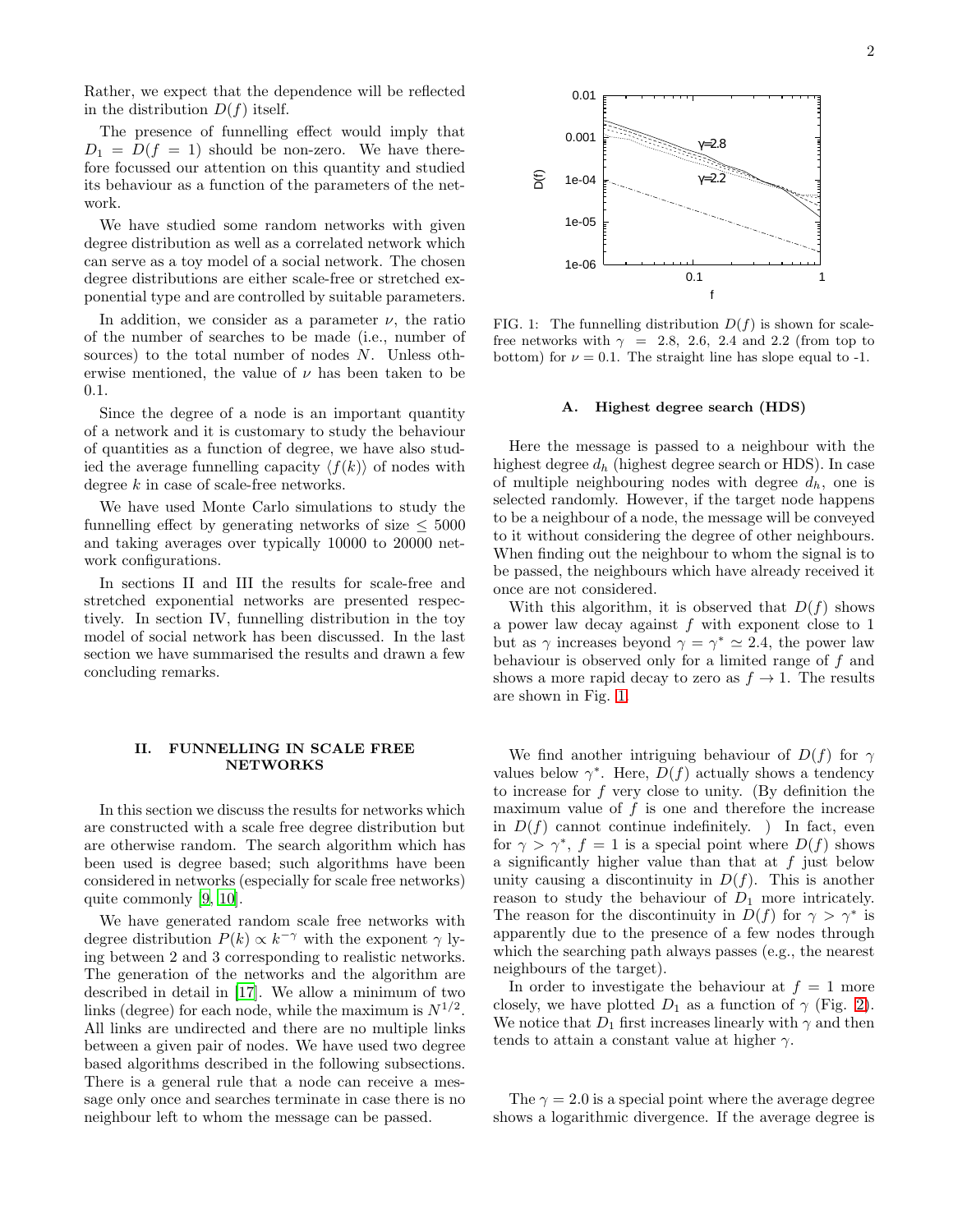

<span id="page-2-0"></span>FIG. 2: The value of the distribution  $D(f)$  at  $f = 1$  in scalefree networks is shown against  $\gamma$  for two different network sizes.



<span id="page-2-1"></span>FIG. 3: The average funnelling capacity as a function of degree is shown for scale free networks with  $\gamma = 2.8, 2.6, 2.4$  and 2.2.

large,  $D_1$  will naturally be small as there are many available neighbouring nodes to pass on the signal. Hence the value of  $D_1$  initially increases with  $\gamma$ . However, as  $\gamma$ increases further the number of hubs decrease and consequently  $D_1$  does not increase anymore. It can be expected that  $D_1$  should decrease for very high values of  $γ$ , however, for  $γ ≤ 3.0$  this tendency is not strongly evident.

As  $\gamma$  increases, the number of nodes with large degree becomes less and the above observation indicates that the funnelling capacity of nodes with less degree must increase with  $\gamma$ . Indeed, this is evident from a plot (Fig. [3\)](#page-2-1) of the average funnelling capacity  $\langle f(k) \rangle$  against degree k for different  $\gamma$ . This data also show that there is no simple algebraic relation between  $\langle f(k) \rangle$  and the degree as has been noted for the betweenness centrality showing clearly that betweenness centrality and funnelling are not trivially related.

Plotting  $D_1$  against N, we show that funnelling disappears in the thermodynamic limit for all  $\gamma$  (Fig. [4\)](#page-2-2).  $D_1$ in fact follows a power law decay with  $N$ ;  $D_1 \propto N^{-\rho}$ . For  $\gamma = 2$ ,  $\rho \simeq 0.75$  and decreases from this value as  $\gamma$ 



<span id="page-2-2"></span>FIG. 4: The variation of  $D_1$  against N is shown for SFN with different  $\gamma$  ( $\gamma = 2.0, 2.2, 2.4$  and 2.8). At higher values of  $\gamma$ , the exponents are equal to ~ 0.60, while for  $\gamma = 2.0$  it is ∼ 0.75.



<span id="page-2-3"></span>FIG. 5: The variation of  $D_1$  against N is shown for SFN with  $\gamma = 2.4$  and different values of  $\nu$  showing that the exponents are not dependent on  $\nu$ .

is increased; beyond  $\gamma \sim 2.2$ ,  $\rho = 0.60 \pm 0.01$  (weakly dependent on  $\gamma$ ). This indicates that the funnelling capacity has universal behaviour for higher values of  $\gamma$ . Interestingly, the exponent is larger for smaller values of  $\gamma$ , i.e., when the number of hubs is large. This is consistent with the fact that in such a situation, there are multiple routes available for a message to reach the targeti, thereby making the funnelling capacity of nodes lesser.

We have also studied  $D_1$  as a function of N for different  $\nu$  and find that power laws are obeyed for each  $\nu$  (Fig. [5\)](#page-2-3) with the exponent equal to  $0.60 \pm 0.01$  in each case. The magnitude of  $D_1$  decreases linearly with the number of search, which is also easy to understand (e.g., if there is only one searching process, all the nodes which take part in this search have funnelling capacity equal to 1, the maximum possible value).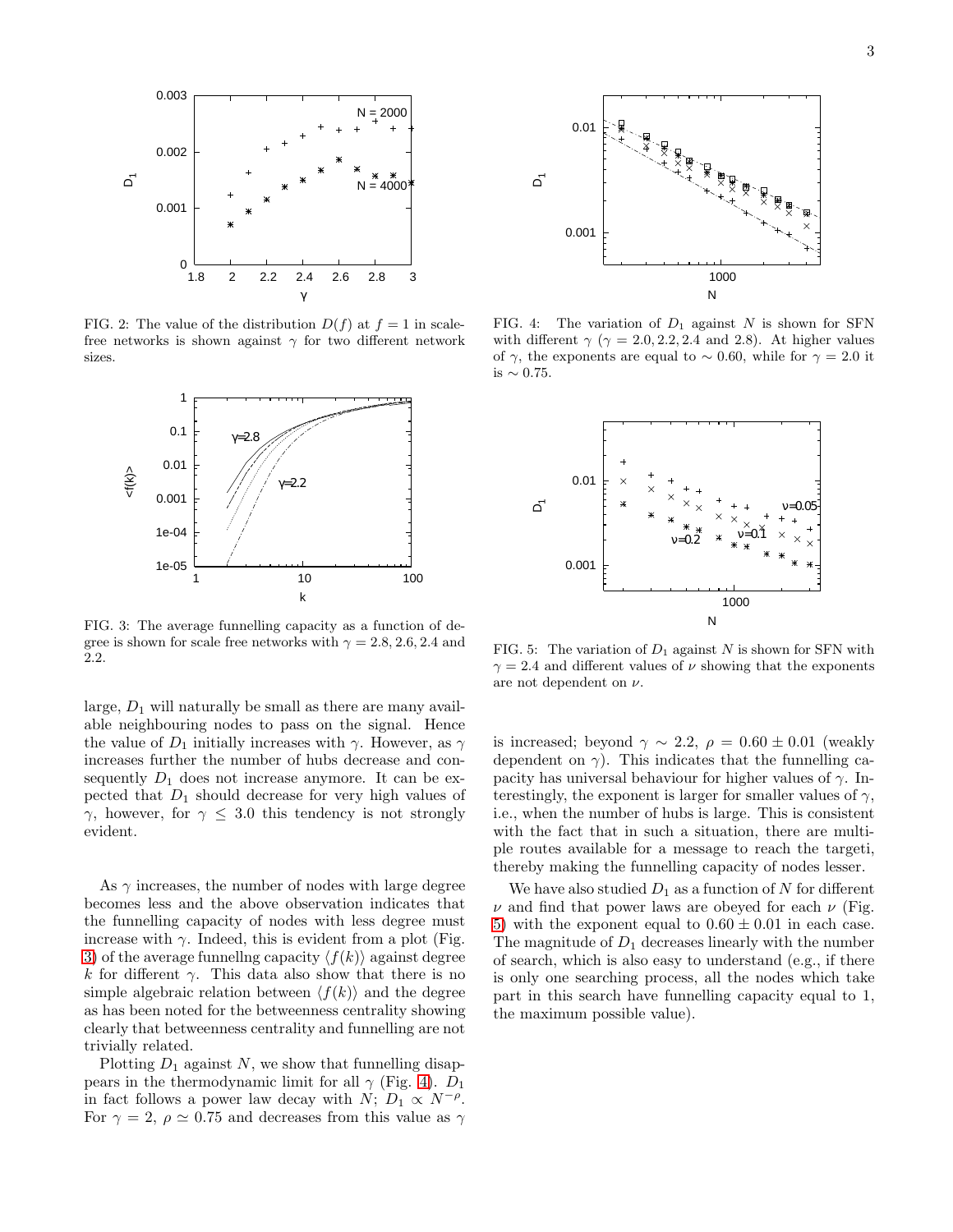

<span id="page-3-1"></span>FIG. 6: The distribution  $D(f)$  is shown for a scale free network with  $\gamma = 2.0$  with different algorithms corresponding to different values of  $\lambda$  (eq [\(2\)](#page-3-0)).

#### B. Tunable degree based algorithm

Next we study the funnelling distributions on random scale-free networks with a tunable degree based algorithm. Precisely, here the search has a preferential algorithm. During the search, if one of the neighbours of the messenger node happens to be the target itself, the message will be sent to the target. If not, then the ith neighbour will receive the message with a probability  $\Pi_i$ , where

<span id="page-3-0"></span>
$$
\Pi_i \propto k_i^{\lambda}.\tag{2}
$$

Thus here the algorithm can be extended from a random search (RS)  $(\lambda = 0)$  to a highest degree search (HDS)  $(\lambda \to \infty)$  scheme as described in [\[17\]](#page-5-16). The rule that a message cannot be passed on to the same node twice is still applied. The essential difference between the present algorithm and the HDS is while the tunable degree based algorithm is stochastic, the HDS is deterministic.

We have taken scale free networks with  $\gamma < \gamma^*$  such that we know that in the limit  $\lambda \to \infty$ , it does show a funnelling effect (i.e., power law degree distribution up to  $f = 1$ ). We find that for small  $\lambda$  values,  $D(f)$  has a fast decay as f approaches one, while above a certain value of  $\lambda = \lambda^*$  it has a power law decay with the upward bend as noticed for the HDS. For  $\lambda < \lambda_c$ , there is a power law behaviour only over for a finite range of values of f. The value of  $\lambda^*$  depends on  $\gamma$ , it being higher for higher values of  $\gamma$ . We find that  $\lambda^*$  is in fact very high ( $\sim 10$ for  $\gamma = 2.0$ ) (Fig. [6\)](#page-3-1) and we have checked that at such large values of  $\lambda$ , essentially the signal is being passed to the neighbour having the highest degree. The power law decay of  $D(f)$  for large  $\lambda$  again occurs with an exponent close to unity, which is to be expected.



<span id="page-3-2"></span>FIG. 7: The funnelling distribution  $D(f)$  is shown for stretched exponential networks with  $\delta = 0.8, 0.7, 0.6, 0.5$ and 0.4 (from top to bottom) with  $\nu = 0.1$ . The straight line has slope equal to 0.85.

# III. FUNNELLING IN STRETCHED EXPONENTIAL NETWORK

There are many real world networks (e.g., social networks) which do not have a scale-free degree distribution. We have therefore considered networks in which the degree distribution has a stretched exponential distribution:  $P(k) \sim \exp(-ck^{\delta})$ . The value of c is unimportant and we set it equal to 1. The maximum degree allowed here is  $N^{1/2}$ . Very small values of  $\delta$  gives rise to a very highly connected network which is somewhat unphysical and therefore we have taken  $\delta > 0.2$ . The funnelling distributions  $D(f)$  again shows a power law variation with a change occurring at  $\delta = \delta^*$  (lying between 0.6 and 0.7), above which the funnelling distribution falls rapidly with f. The power law exponent is, however, different from that observed in scale free networks; it has a value close to 0.85. Once again we notice that below  $\delta^*$ ,  $D(f)$  shows a power law decay and a slightly upward bend as f approaches one (Fig. [7\)](#page-3-2).

Here too we study the variation of  $D_1$  with network sizes and find that a power law variation exists, (Fig. [8\)](#page-4-0) however, in this case the exponent is strongly dependent on  $\delta$ . The exponents decrease in magnitude as  $\delta$  is increased, e.g.,  $\rho \approx 1.0$  for  $\delta = 0.4$  and  $\rho \approx 0.5$  for  $\delta = 0.6$ . Once again we note that as in the case of scale free networks, the exponent for the smaller value of  $\delta$  is higher, when the number of highly connected nodes is larger.

# IV. FUNNELLING IN A CORRELATED NETWORK

Funnelling is an important issue in social searches and therefore we have considered in this section a network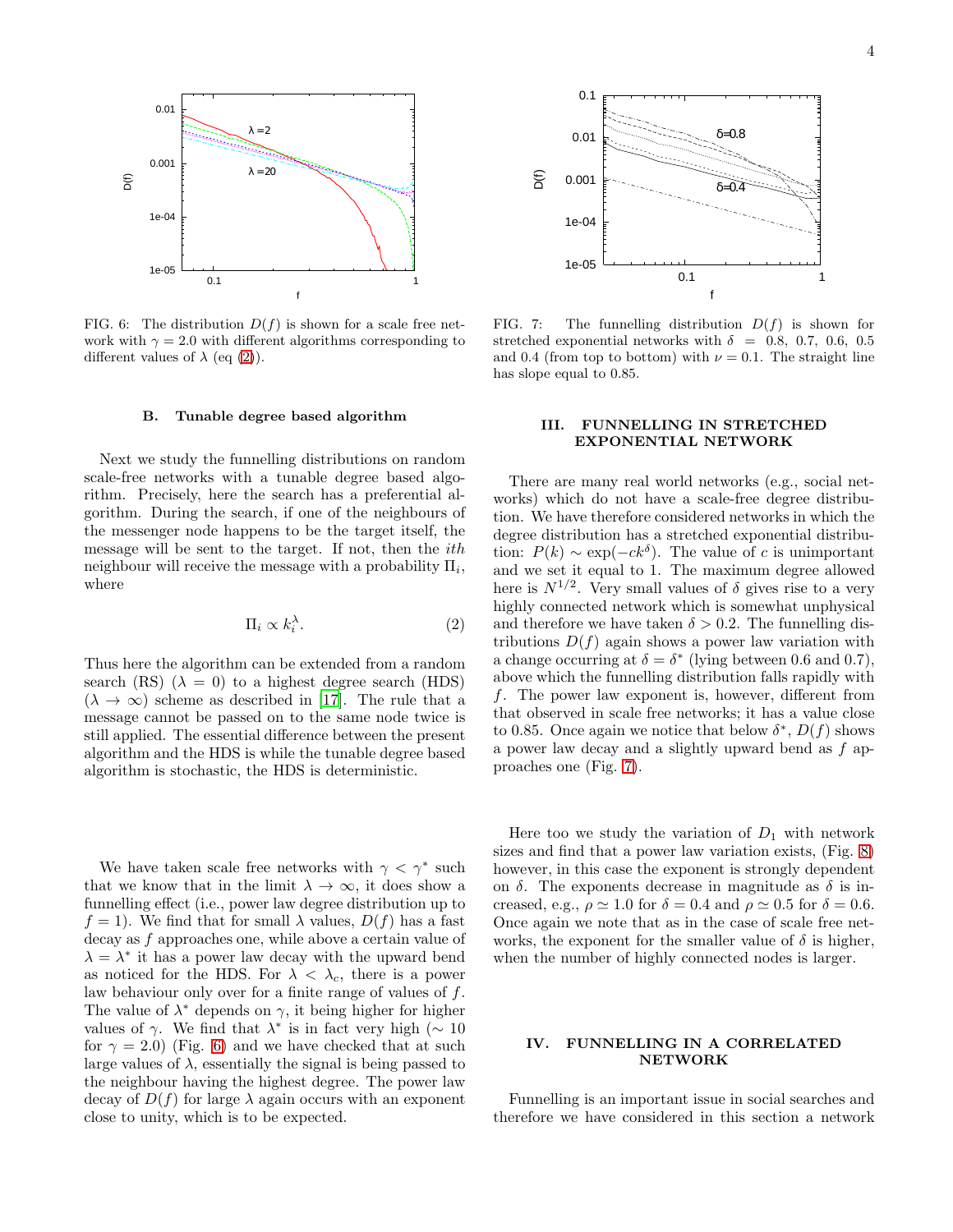

<span id="page-4-0"></span>FIG. 8:  $D_1 = D(f = 1)$  against network size N is shown for stretched exponential networks  $\delta = 0.6, 0.5$  and 0.4 (from top to bottom) indicating that the exponents are different as the straight lines drawn to fit the curves have different slopes (see text).

which is not entirely random in the sense that there is a correlation between nodes. The nodes, in reality, have many characteristic features (other than the degree) which seriously affect the searching process [\[4,](#page-5-3) [13\]](#page-5-12). In a very simplified picture, we consider only one such characteristic which we call the similarity factor  $\xi$  of the individuals,  $\xi$  varying between 0 and 1 randomly. Since we have actually tried to simulate a social network, the degree distribution is taken to be  $P(k) \propto \exp(-k)$ . However, while constructing the network with such a distribution, the bonding between two nodes is now made according to the probability

<span id="page-4-1"></span>
$$
\mathcal{P}_{i,j} \propto |\xi_i - \xi_j|^{-\alpha},\tag{3}
$$

such that for positive values of  $\alpha$ , similar nodes will have more connection probability. As an example,  $\xi$  may simply denote the geographical position of a node. The algorithm used is a greedy one: while searching, a node here sends the signal to a node with the similarity characteristic closest to that of the target node.

Searching on a generalised class of stretched exponential networks, (i.e., those with degree distribution  $\exp(-k^{\delta})$  with similarity dependent connections has been recently considered [\[19\]](#page-5-18) and it has been observed that the success rate of searching is drastically reduced as  $\delta$  is increased. Using a similarity based search algorithm and varying the parameter  $\alpha$ , it was observed that the best searchability occurs at values of  $\alpha$  close to 1.5 for any δ. For both higher and lower values of α the searchability deteriorates. At large  $\alpha$ , the network is highly clustered in the sense that nodes which have comparable values of  $\xi$  happen to have a strong bonding and since the target node is randomly selected the success rate falls. On the other hand, at small  $\alpha$ , the nodes are highly uncorrelated which makes searching based on similarity ineffective.



<span id="page-4-2"></span>FIG. 9: The distribution  $D(f)$  is shown for a network where the linkings depend on a similarity factor for different values of  $\alpha$  (eq [\(3\)](#page-4-1)).

As far as funnelling is concerned, we find some intriguing results which show that searchability and funnelling properties are not simply related. Here we have a considered a degree distribution  $\propto \exp(-k)$  where the search-ability is rather poor [\[19](#page-5-18)]. Still, for small values of  $\alpha$ , there is a power law variation of  $D(f)$  with an exponent close to 1.5 (weakly dependent on  $\alpha$ ). For higher values of  $\alpha$ , large fluctuations occur, the power law behaviour is lost and the distribution tends to become flat (see Fig. [9\)](#page-4-2). The change in behaviour of the distribution might suggest that a phase transition is occurring here, but we would not like to conclude anything as the fluctuations are too large to comment.

In order to understand the above results, we first discuss the case  $\alpha = 0$  which corresponds to a network without any correlation. This is simply an exponential network where there is no funnelling effect with HDS as noted earlier. But with the present algorithm, we find that there is indeed a power law variation of  $D(f)$ . What could be the reason for this? It appears that since the nodes are uncorrelated, the target node is connected to nodes with arbitrary similarity factors. However not all of them will take part equally in the search process because of the algorithm and successful paths will be mostly through a few nodes making it possible the existence of a few nodes with large funnelling capacity.

Apparently, the funnelling effect diminishes with correlations as the present results suggest. In fact, with  $\alpha \neq 0$ , when we have a correlated network, there can be several nodes to which the signal can be passed which are equally 'distant' from the target. This effectively makes the funnelling capacity of individual nodes lesser which is reflected in the distribution. For very high  $\alpha$ , this effect is enhanced to a large extent making the distribution nearly flat.